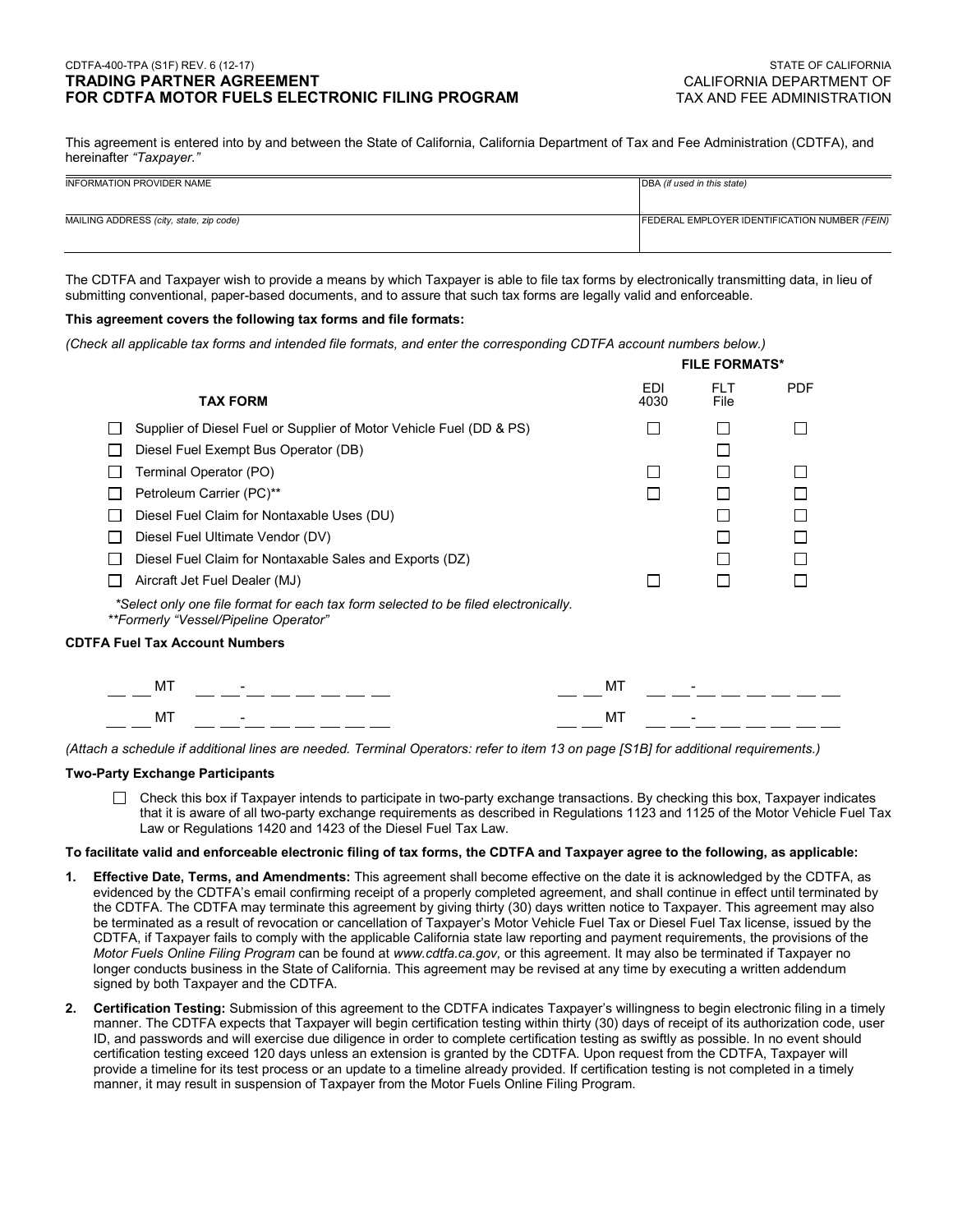- **3. Standards:** Taxpayer will electronically transmit returns, reports, and claim forms (filings) to the CDTFA according to the CDTFA's standards and instructions as outlined in the *Online Filing Guide*. The CDTFA may revise or update these standards and/or *eFiling Guide* as necessary. The CDTFA will advise Taxpayer of any changes to the standards and instructions in advance of the due dates to allow a reasonable time for compliance with any new filing requirements.
- **4. Signature:** Neither party shall contest the validity or enforceability of the tax filings communicated in electronic form according to this agreement on grounds related to the absence of paper-based writings, signings or originals. To the extent that a tax filing communicated in electronic form under this agreement contains the required information and is in a form that can be read by the CDTFA, it shall be considered to be "in writing" and "written" to the same extent as if in paper, to be "signed," and to be an "original." The authorization code and security code transmitted with each file received by the CDTFA shall represent the signature of Taxpayer or an authorized agent who affixed his or her signature to this agreement in item 19, and, with respect to each electronic filing transmitted with the identification code and password, shall have the same effect as if Taxpayer actually signed the electronic file.
- **5. Receipt of Transmissions:** A filing shall be deemed to have been filed with the CDTFA when the filing, in the stipulated format, is accessible to the CDTFA and meets the requirements of the CDTFA. If Taxpayer attempts to file a tax form and is unable to do so because the Receipt Computer is not available to receive a filing, Taxpayer should immediately contact the CDTFA when such an access problem is identified. Please refer to the *Online Filing Guide* for additional information concerning the transmission of filings and the procedures for contacting the CDTFA.
- **6. Acknowledgment of Receipt of Transmissions:** The CDTFA will issue an acknowledgment upon receiving a successfully transmitted filing from Taxpayer. The acknowledgment will communicate only that the CDTFA has received the filing. An acknowledgment does not imply any findings by the CDTFA as to the readability of the filing. A transmission received by the CDTFA that is not in the stipulated format will not be considered to be a valid filing, even if an acknowledgment of receipt was sent.
- **7. Garbled Transmissions:** If any transmission is received in an unintelligible or garbled form, such that the CDTFA cannot identify Taxpayer, no acknowledgment will be transmitted. The absence of the acknowledgment shall be treated as notice to Taxpayer that the CDTFA did not receive the filing.
- **8. Record Retention:** Taxpayer will maintain records of transactions submitted as electronic filings for a period of not less than four (4) years from the due date of the filing, unless the CDTFA authorizes in writing their destruction within a lesser period.
- **9. Admissibility of Filings as Evidence:** A certified copy of any filing transmitted under this agreement may be introduced in paper form as evidence in any judicial proceeding by either party to the same extent and under the same conditions as any other business record. Neither party shall contest the admissibility into evidence of any filing on the basis that it was not originated or maintained in paper form.
- **10. Payments:** Taxpayer filing electronically under this agreement will make payment of taxes due by using one of the electronic payment methods offered by the CDTFA. Taxpayer will follow the procedures for the payment method used as set forth by the CDTFA on the CDTFA's *Online Services* webpage at *[www.cdtfa.ca.gov/services/.](www.cdtfa.ca.gov/services/)*
- **11. Limited Disclosure of Confidential Tax Information:** Taxpayer authorizes the CDTFA to release, as necessary, certain otherwise confidential transaction information regarding invoice numbers, bills of lading, locations, dates, method of delivery, and volumes of a reportable product to any person identified in an electronic filing as being involved in a reported transaction, for the sole purpose of verifying the accuracy of the transaction as reported in the electronic filing.
- **12. Governing Law:** This agreement shall be governed by and interpreted in accordance with the laws of the State of California.
- **13. Terminal Operators:** Taxpayer shall submit a schedule identifying the name, location, IRS-assigned Terminal Control Number (TCN), and CDTFA account number for each terminal covered by this agreement.
- **14. System Operations and Security Procedures:** Taxpayer, at its own expense, shall provide and maintain the equipment, software, services, and testing necessary for Taxpayer to transmit electronic filings. The CDTFA, at its own expense, shall provide and maintain the equipment, software, services, and testing necessary for the CDTFA to receive electronic filings. Both the CDTFA and Taxpayer shall establish reasonable security procedures and use best efforts to ensure that all transmissions are authorized and to protect business records and data from improper access.

Taxpayer is required to transmit security information (authorization code and security code) along with its filing(s). The CDTFA will provide an authorization code to Taxpayer. Taxpayer will provide the CDTFA with the security code that will be used by Taxpayer. The security code and authorization code will be used to identify Taxpayer. Taxpayer is required to use this security code and authorization code for each filing. This security code will remain in effect until the CDTFA is notified in writing that Taxpayer has selected a new security code. Taxpayer will be required to use the current security code until Taxpayer receives written notice from the CDTFA that the change of security code was received and implemented. Neither party shall disclose to any unauthorized persons the security code or authorization code of the other party.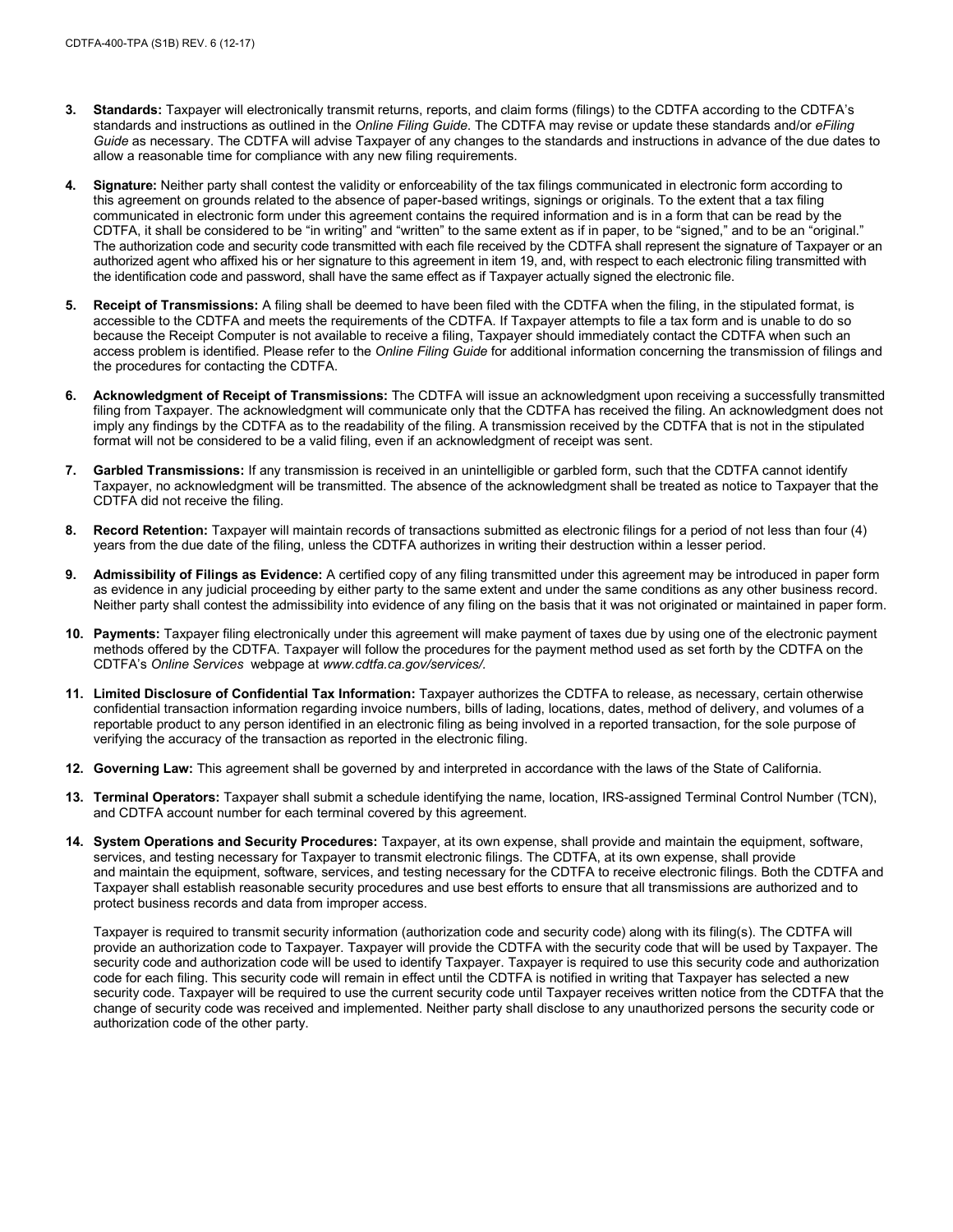Taxpayer's security code must be ten (10) alphanumeric characters (any combination of 10 letters and numbers) in length with no special characters or spaces. Please enter the security code in the spaces provided below. Use upper case for letters.



*(Designate the number zero as* "Ø", *to distinguish it from the letter "O".)*

**15. Contacts:** For the purposes of this agreement, the CDTFA's contact for the Motor Fuels Online Filing Program will be the Appeals and Data Analysis Branch of the Special Tax and Fee Division.

 Following are the names, telephone and FAX numbers, and email addresses of Taxpayer's contacts for technical information or questions on transmissions under this program, and for questions regarding the tax information being submitted. Each contact will be provided a user ID and security code for online access to the CDTFA Motor Fuels Online Filing System.

## **TAXPAYER'S ONLINE FILING TECHNICAL CONTACT PERSON:**

| NAME                    |                   |                      |
|-------------------------|-------------------|----------------------|
| <b>TELEPHONE NUMBER</b> | <b>FAX NUMBER</b> | <b>EMAIL ADDRESS</b> |
|                         |                   |                      |

## **TAXPAYER'S EXCISE TAX INFORMATION CONTACT PERSON:**

NAME

| TELEPHONE NUMBER | <b>FAX NUMBER</b> | <b>ADDRESS</b><br>FMAI |
|------------------|-------------------|------------------------|
|                  |                   |                        |

*Note: Taxpayers wishing to identify additional contact persons should attach a list containing the information requested above for each additional contact person.*

**16. Electronic Return Originator (ERO) Information:** The following information is provided to appoint a third-party ERO, if any, to electronically file Taxpayer's tax forms and receive all electronically generated messages and acknowledgments concerning the status of the electronic filing:

ERO NAME

MAILING ADDRESS *(city, state, zip code)*

- **17. Changes in the Information Contained in this Agreement:** Taxpayer must notify the CDTFA in writing of any changes in the information contained in this agreement within thirty (30) days of the change occurring. A change of the Authorized Signer shown in item 19 requires that a new Trading Partner Agreement be submitted.
- **18. Certification of Authorized Signer:** Under penalty of perjury, I declare that I have examined this agreement and any accompanying information, and, to the best of my knowledge and belief, it is true, correct, and complete. Taxpayer will comply with all the provisions of the *Online Filing Guide* and related publications, including fraud prevention and detection guidelines, for all years that Taxpayer participates in the Motor Fuels Online Filing Program. I understand that noncompliance may result in Taxpayer no longer being allowed to participate in the program. I am authorized to make and sign this statement on behalf of Taxpayer.

### **19. Authorized Signatures:**

### **A. Taxpayer**

NAME OF TAXPAYER'S AUTHORIZED REPRESENTATIVE AND TITLE *(please print)*

SIGNATURE OF TAXPAYERS'S AUTHORIZED REPRESENTATIVE *(if the authorized representative is not an owner, officer, or employee of the taxpayer, attach a Power of Attorney)*

| DATE SIGNED                             |  |  |
|-----------------------------------------|--|--|
|                                         |  |  |
|                                         |  |  |
|                                         |  |  |
| MAILING ADDRESS (city, state, zip code) |  |  |

| <b>TELEPHONE NUMBER</b> | <b>FAX NUMBER</b> | <b>EMAIL ADDRESS</b> |
|-------------------------|-------------------|----------------------|
|                         |                   |                      |